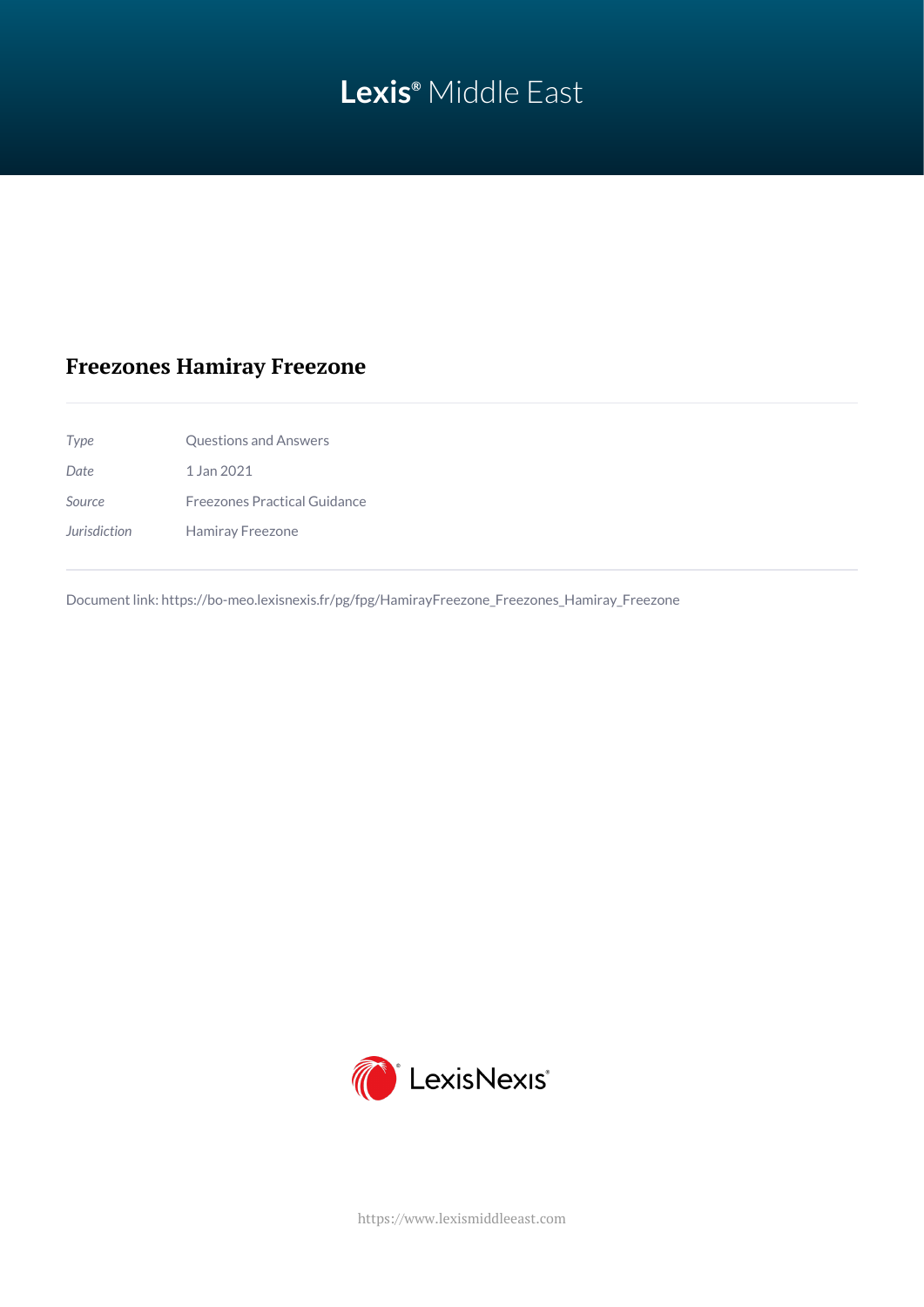# **Table of contents**

| 4. What are the key areas of UAE and Emirate legislation businesses operating in this freezone must still comply with? What   |  |
|-------------------------------------------------------------------------------------------------------------------------------|--|
| 5. What are the key UAE and Emirate onshore agencies a business operating in this freezone would need to register or comply   |  |
|                                                                                                                               |  |
|                                                                                                                               |  |
|                                                                                                                               |  |
|                                                                                                                               |  |
|                                                                                                                               |  |
|                                                                                                                               |  |
|                                                                                                                               |  |
|                                                                                                                               |  |
|                                                                                                                               |  |
|                                                                                                                               |  |
| 15. Are there any specific rules governing when moveable property in removed from the freezone area or transferred into the   |  |
|                                                                                                                               |  |
| 17. Is there any specific ongoing regulation or monitoring of firms operating as particular types of company by this freezone |  |
|                                                                                                                               |  |
|                                                                                                                               |  |
|                                                                                                                               |  |
|                                                                                                                               |  |
|                                                                                                                               |  |
|                                                                                                                               |  |
|                                                                                                                               |  |
|                                                                                                                               |  |
|                                                                                                                               |  |
|                                                                                                                               |  |
| 28. What environmental requirements must construction companies building in this freezone consider, e.g. form of building,    |  |
|                                                                                                                               |  |
|                                                                                                                               |  |
|                                                                                                                               |  |
|                                                                                                                               |  |
|                                                                                                                               |  |
|                                                                                                                               |  |
|                                                                                                                               |  |

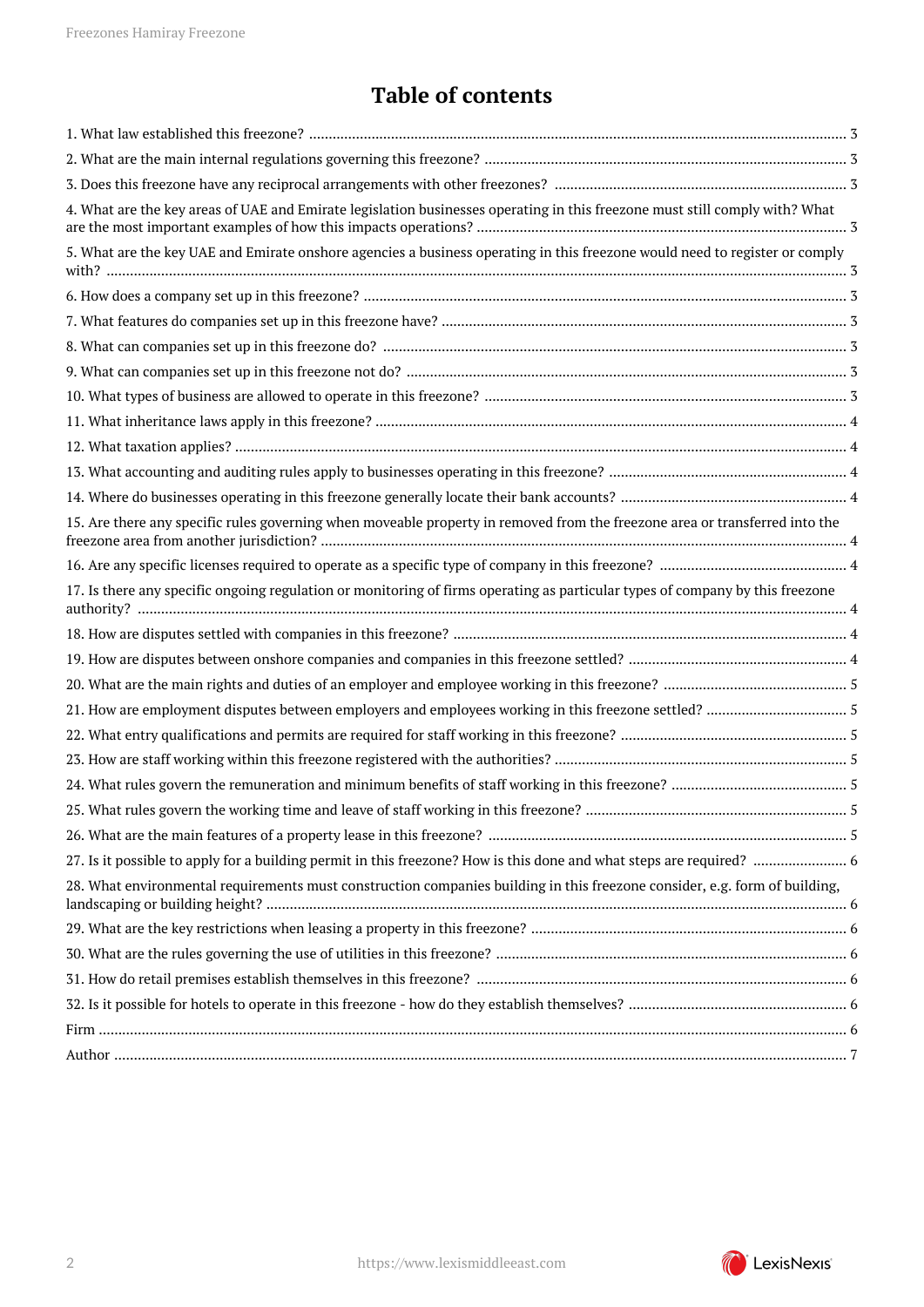# <span id="page-2-0"></span>**1. What law established this freezone?**

The Hamriyah Free Zone was established under Sharjah Emiri Decree No. 6/1995 issued in 12 November 1995 as amended by Shariah Executive Council Decision No. 1/2000 (the Decree).

#### <span id="page-2-1"></span>**2. What are the main internal regulations governing this freezone?**

The principle regulation governing all operations within HFZA is the Implementing Rules and Regulations issued by the Hamriyah Free Zone Authority (HFZA) under the Decree.

#### <span id="page-2-2"></span>**3. Does this freezone have any reciprocal arrangements with other freezones?**

HFZA has not signed any reciprocal arrangements with other freezones which have been confirmed. Reciprocal arrangements between free zones often get underway to facilitate cooperation on various matters. For instance, reciprocal arrangements may have been entered for the exemption of customs duties on goods transferred reciprocally, or any other benefits.

#### <span id="page-2-3"></span>**4. What are the key areas of UAE and Emirate legislation businesses operating in this freezone must still comply with? What are the most important examples of how this impacts operations?**

Businesses operating in this freezone must comply with the federal laws of the United Arab Emirates, in addition to requirements under the laws of the Emirate of Sharjah. Some of the key legislation in this regard includes:

- Federal Law No. 8/1984 and the repealing law Federal Law No. 2/2015 (Commercial Companies Law)
- Federal Law No. 4/2002 Regarding the Criminalisation of Money Laundering. This law requires disclosure of currencies, tradable financial instruments, high-value stones, and precious metals entering and exiting the country.
- UAE Labour Law still applies within the Freezone, though the procedure may be different for resolving disputes.

#### <span id="page-2-4"></span>**5. What are the key UAE and Emirate onshore agencies a business operating in this freezone would need to register or comply with?**

Each company within the freezone needs to comply with the general policies of the UAE General Directorate for Resident and Foreign Affairs. Depending on the company's activities, it may have to satisfy the health and safety guidelines for respective business.

#### <span id="page-2-5"></span>**6. How does a company set up in this freezone?**

HFZA has simplified the incorporation process into a four-step requirement; license application and approval, project approval, providing of legal documentation, signing of the agreement and making required payments. The lease, license, and Certificate of Incorporation (where applicable) will then be issued.

The application stage includes a request for a license to get provisional approval. The second step includes submission of all required documents concerning a company's formation, ownership and management. The third step includes the signing of a lease agreement and payments, issuance of a lease and issuance of a certificate of incorporation.

#### <span id="page-2-6"></span>**7. What features do companies set up in this freezone have?**

FZEs and FZCs established within the HFZA have a minimum capital requirement of AED 150,000 deposited in a UAE bank. There are no corporate or personal taxes on profits and there is no public registry for the companies.

The freezone itself provides a seaport on both the west and east coast, which is unique for any freezone in the UAE. It has access to the Indian Ocean making it an attractive freezone for setting up operations for companies that have huge import and export requirements from Asia or the Middle East.

#### <span id="page-2-7"></span>**8. What can companies set up in this freezone do?**

Within the free zone companies are permitted to execute a variety of commercial, service, and industrial activities. Within the commercial sector, permitted activities include: import, export, trading, and e-commerce. Companies are also authorized to perform: manufacturing, processing, packaging, assembling, fabrication, business consultancy, marketing consultancy, IT consultancy, HR consultancy, tourism consultancy, amongst other activities. Freezone companies can only undertake the activities listed in their licences. A company can sell their products locally between freezones, outside the UAE or if in the UAE, only through a local distributor by payment of relevant customs duties.

#### <span id="page-2-8"></span>**9. What can companies set up in this freezone not do?**

Some activities, for instance insurance, travel and tourism (except for tourism consultancy) are governed by Federal approvals. These activities are not carried out by freezone companies. Similarly, hospitals or school licenses are not granted by the HFZA as it is a 'commercial activities' freezone.

#### <span id="page-2-9"></span>**10. What types of business are allowed to operate in this freezone?**

HFZ includes the Hamriyah SME Zone, Hamriyah SME E-office Zone, Hamriyah Logistic Village, Hamriyah MB Zone and seven further zones including the Oil & Gas Zone, Construction World, Petrochemical Zone, Maritime City, Timber Land, Perfume World and Steel City. However, HFZ allows a broad spectrum of business sectors to operate in its free zone. These business

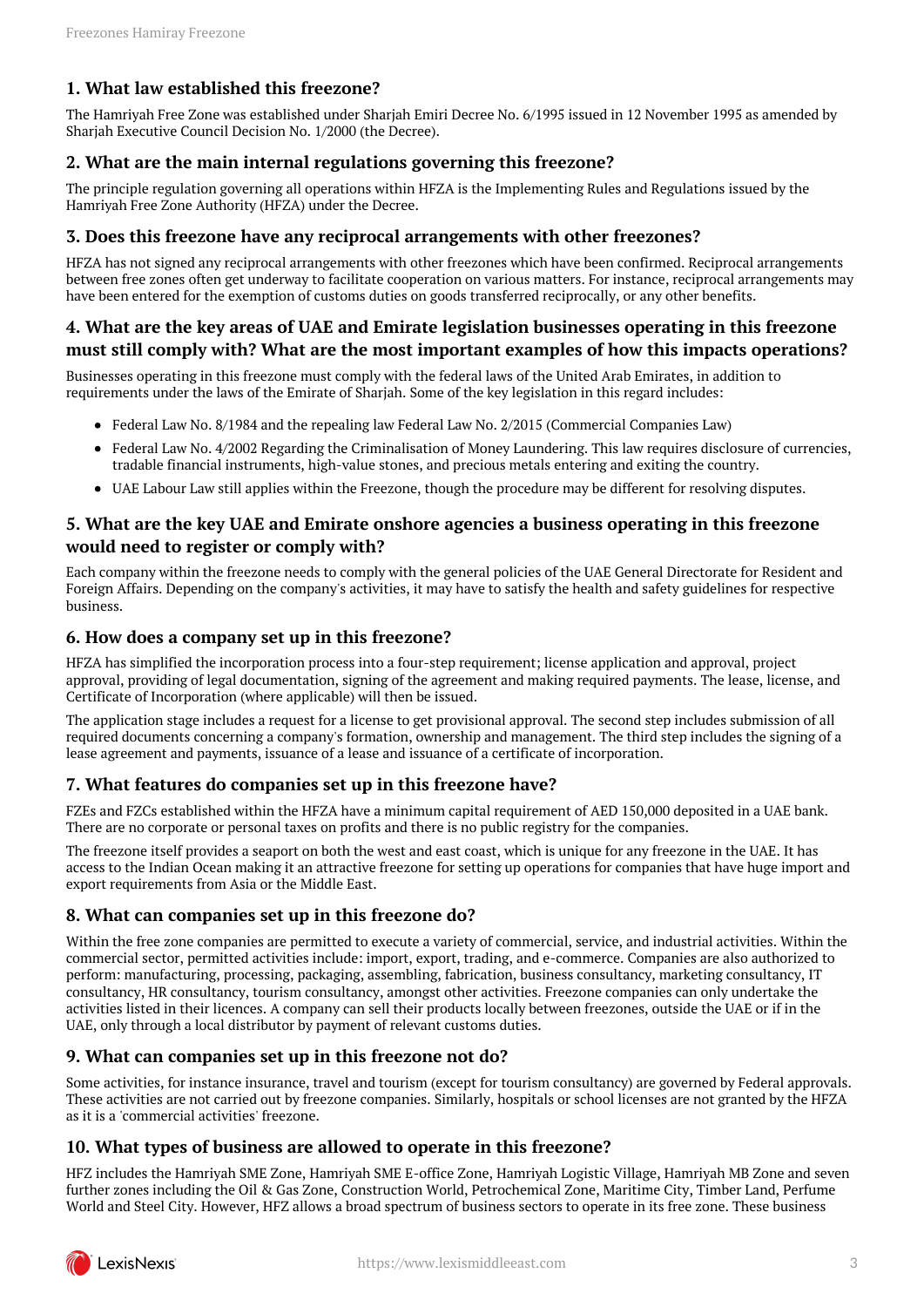sectors include services such as business, management, IT consultants, oil and gas, import and export in various types of manufacturing, technical equipment, precious stones, logistics, warehouse distribution and storage. Business set-ups under HFZA are varied in their nature, type and scope of work.

# <span id="page-3-0"></span>**11. What inheritance laws apply in this freezone?**

The inheritance laws of the UAE apply to the HFZA as well. In a nutshell, matters of inheritance in the UAE are governed by Federal Law No. 5/1985 and by Federal Law No. 28/2005 regarding the UAE Personal Affairs Law. As a general rule, inheritance issues for Muslims are dealt with in accordance with Sharia law, whereas for non-Muslims, the law of the deceased's home country can apply in case a will is made. Succession under Sharia law principally operates by a system of reserved shares under which shares of inheritance are predetermined depending on whom the deceased is survived by. However, as per the Personal Affairs Law No. 28/2005, a non-Muslim expatriate who is resident in the UAE can opt for the law of their home country to be applied to the distributions of its UAE assets through a will.

# <span id="page-3-1"></span>**12. What taxation applies?**

HFZ provides a tax-free business regime providing exemptions from all commercial levies and repatriation of capital and profits. Customs duty applies when the free zone business wants to sell their product in the UAE mainland.

# <span id="page-3-2"></span>**13. What accounting and auditing rules apply to businesses operating in this freezone?**

The account and auditing rules are stated under Article 19 of the Implementing Rules and Regulations issued by the HFZA pursuant to Sharjah Emiri Decree No. 6/1995 concerning the incorporation of Free Zone Companies. Under this Article, each of the freezone companies are required to maintain annual accounts with necessary disclosures. The companies audited account statements are required to be submitted three months prior to the end of the financial year. HFZA reserves the right to demand the balance sheet and accounts to be met by a procedure set out by HFZA.

#### <span id="page-3-3"></span>**14. Where do businesses operating in this freezone generally locate their bank accounts?**

There is no specific provision governing the location of bank accounts in the Hamriyah Freezone Companies Registration Regulation. An account can be set up with a UAE local bank of the investor's choice.

# <span id="page-3-4"></span>**15. Are there any specific rules governing when moveable property in removed from the freezone area or transferred into the freezone area from another jurisdiction?**

Yes, an approval is required from the HFZA every time a physical movement of goods takes place outside or inside the freezone.

Generally, a Freezone company may only operate within the free zone boundaries, and is not allowed to trade directly with the UAE market. However, HFZ companies and establishments can sell their products in the UAE through a local distributor, and on the payment of relevant customs duties - hence the same rules may apply for moveable property being sold outside.

# <span id="page-3-5"></span>**16. Are any specific licenses required to operate as a specific type of company in this freezone?**

Three different types of licences are issued in the HFZ - Industrial licences, Service licences and Commercial licences.

The types of legal entities are Free Zone Establishment (FZE), Free Zone Company (FZC) and branches of local or foreign companies. An FZE will be a single shareholder limited liability company, and an FZC will be a multi shareholder limited liability company with 2 to 5 shareholders.

# <span id="page-3-6"></span>**17. Is there any specific ongoing regulation or monitoring of firms operating as particular types of company by this freezone authority?**

Article 22 and 24 of the Implementing Rules and Regulations provide for "Investigation and Deregistration".

The HFZA may appoint one or more competent persons as inspectors to investigate the affairs of any Free Zone company or establishment, and report to the HFZA. Such appointment may be made on the application of the shareholder, by the FZE and FZC, by any creditor of the shareholder, by the HFZA acting unilaterally, or by any other person. This is based on the provision that the HFZA is satisfied that good reason has been shown, or that circumstances have arisen that require the investigation. Construction activities, environmental, health and safety matters are also examined by the HFZA as per the Investor Guide Kit, and penalties are imposed by the HFZA for violations.

# <span id="page-3-7"></span>**18. How are disputes settled with companies in this freezone?**

Disputes are settled through the general course of judicial redressal forums, and courts as they are available for civil disputes. The exception would be if any other forum, such as arbitration or another form of dispute resolution, is agreed upon by the parties in the contract.

#### <span id="page-3-8"></span>**19. How are disputes between onshore companies and companies in this freezone settled?**

A case would be filed with the courts of the Emirate of Sharjah provided no other forum has been agreed upon between the parties to the dispute. If the parties sign an agreement with an express clause on arbitration in Dubai or the DIFC, the matter shall be referred to that particular forum.

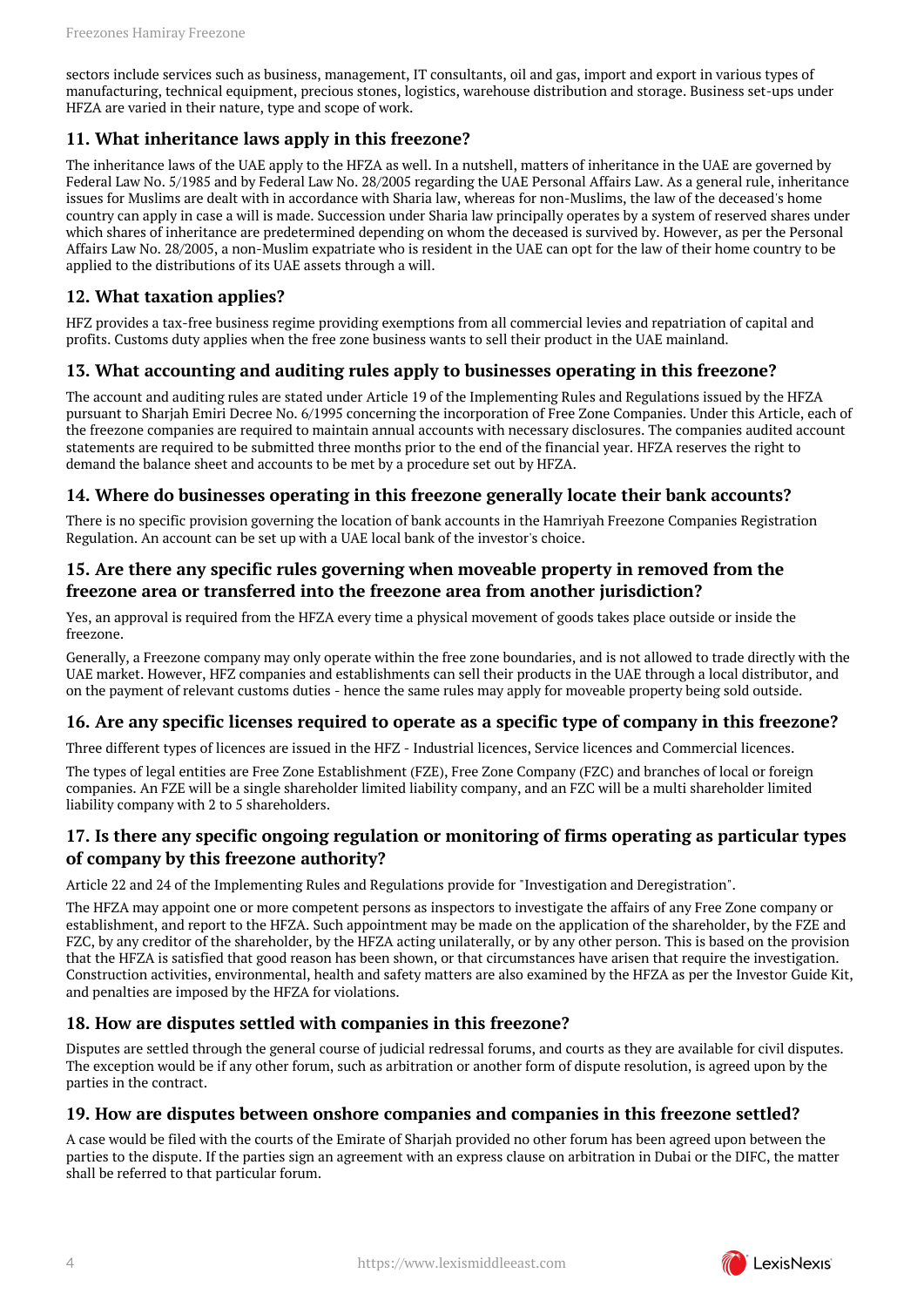# <span id="page-4-0"></span>**20. What are the main rights and duties of an employer and employee working in this freezone?**

Within HFZA, the guidelines for an employer - employee relationship are guided by the UAE Labour Law - Federal Law No. 8 /1980. An employee is entitled to work only for their employer inside the free zone. Accordingly, wages can be paid on a monthly, weekly, daily, or by piece basis in any currency with no minimum wage prescribed.

The maximum working hours for an adult employee is eight hours per day, or forty hours per week, and can be increased or decreased depending on the profession and working conditions. If employees work on a Friday, they are entitled to an additional 50% of their wage. Employees cannot be asked to work two consecutive Fridays.

#### <span id="page-4-1"></span>**21. How are employment disputes between employers and employees working in this freezone settled?**

At HFZA, the visa department handles employee disputes. Disputes are first submitted to this department where consultation or arrangement may be reached. Thereafter, as UAE Labour Law applies to the settlement of all disputes between employers and employees, it is understood that the usual method applies. An application must be made by the aggrieved party to the Ministry of Labour office in Sharjah where the parties must then state their arguments before a representative. After assessing the matter, the representative makes a recommendation. If the parties fail to resolve the dispute as recommended by the Ministry, the matter is then referred to the court for litigation and a decision is made accordingly.

#### <span id="page-4-2"></span>**22. What entry qualifications and permits are required for staff working in this freezone?**

The general requirements are:

- The minimum age limit for applying for an employment visa is 18 years and the maximum is less than 60. However special approval can be obtained for shareholders/managers. The manager of the company's HFZ operations whose name is mentioned on the Trade license should be on the HFZ visa.
- Other visas can only be applied for after a Manager's Residence Visa is obtained. Once a stamped manager visa is obtained, application must be made for a HFZ authorization card. Only HFZ Visa holders are permitted to sign for visa related documents and other services.
- The owner, shareholder and manager whose names are mentioned in the Trade license, are exempted from the Bank Guarantee. Other employees must have to deposit with the HFZ Visa & Residence Department Bank Guarantee/Cash Deposit the equivalent of one month's salary and a return ticket fare to the country of origin is mandatory.
- The Investing Company should acquire a Health Card issued by the UAE Ministry of Health for its employees. This requires a medical check-up, the obtaining of an Emirates ID card, and enrolling in suitable medical insurance. The process is facilitated by HFZ.
- After entering the country, a medical should be done and the medical report along with a residence application should be submitted within 14 days from the date of arrival to avoid penalty.
- An additional visa can only be applied for after exceeding the allotted visa limit.
- All HFZA sponsored employees can work only inside its boundaries. For temporary assignment outside the Freezone,  $\bullet$ companies need to apply to the Visa Dept for permission to work outside.

# <span id="page-4-3"></span>**23. How are staff working within this freezone registered with the authorities?**

Staff are registered with the authorities through the guidance of the departments of HFZA in various matters differently.

#### <span id="page-4-4"></span>**24. What rules govern the remuneration and minimum benefits of staff working in this freezone?**

The UAE Labour Law governs the remuneration and minimum benefits of staff working under the HFZA.

# <span id="page-4-5"></span>**25. What rules govern the working time and leave of staff working in this freezone?**

The UAE Labour Law governs the working time and leave of staff.

#### <span id="page-4-6"></span>**26. What are the main features of a property lease in this freezone?**

As stated previously, there are various zones, hence the HFZ provides various options regards the license of a company and its business activities. The property and its lease features are:

- Land plots ranging in sizes from 2,500 m2 upwards in a multiple of 5000 m2 are available with minimum 5 years and maximum 25 years' renewable lease.
- The business centre provides space for over 100 executive offices suits ranging in size from 15 m2 to 42 m2 with conferencing and internet facilities. The lease term is one year renewable with 3 months' notice period.
- It further provides pre-built warehouses in sizes of 614 m2, 416 m2 and 276 m2 for storage, manufacturing and light manufacturing purposes which contain various utilities. Lease term is a minimum 1 year and maximum 25 years and renewable for a further 25 years. Rates can be fixed for the first 5 years with a rent review at the end of this period.

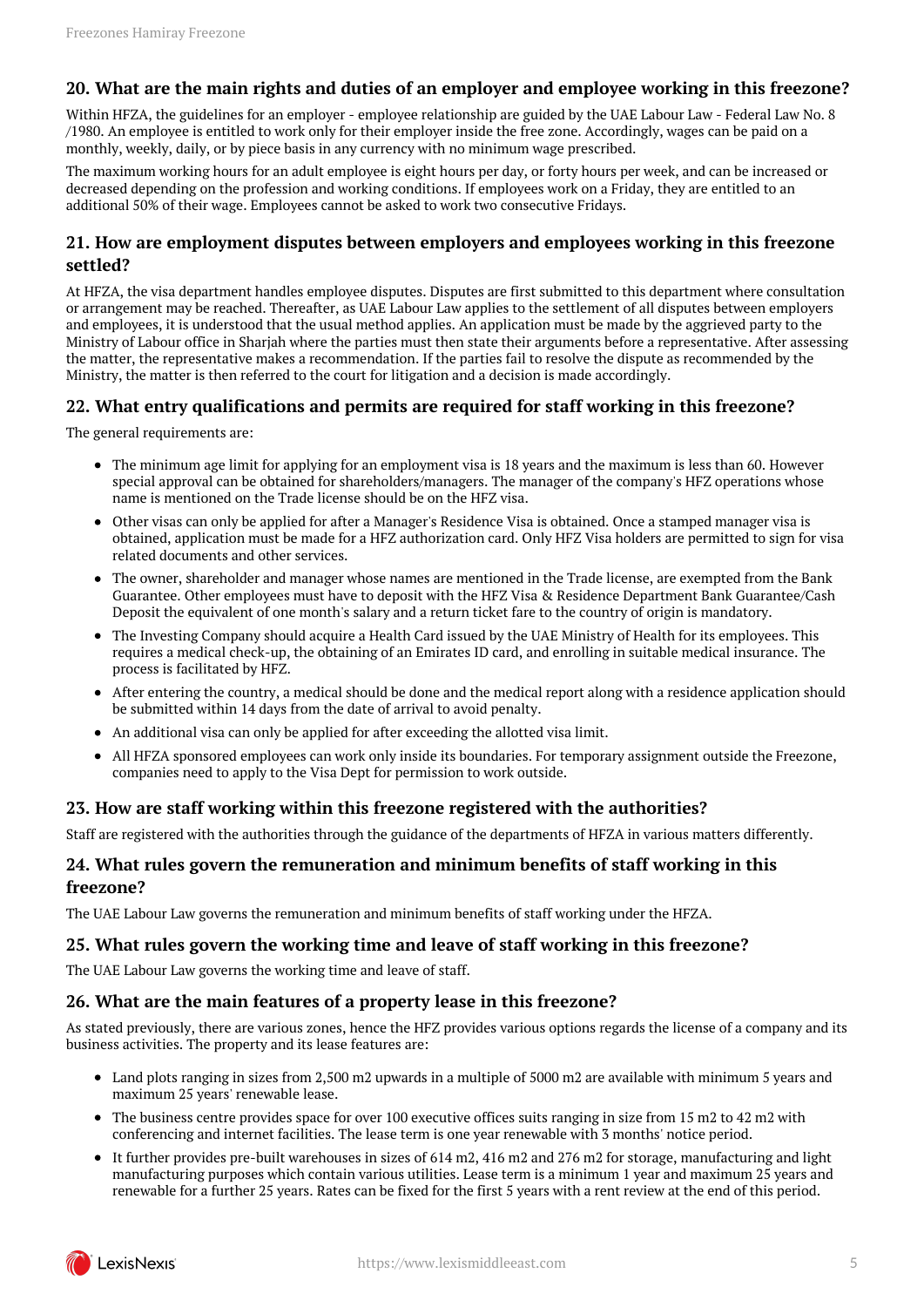- It occupies a 14m deep water harbour which comfortably accommodates LPG and bulk handling vessels. It gives the crew and their free zone compatriots accessibility to each other as well as access to the "Freight Bridge" between Europe and the Far East, and the super highway known as "the link" that connects the freezone site with the United Arab Emirates west and east coastlines.
- Notice Period for Lease Termination: Office 1 Month, Warehouse 3 Months, Land 6 Months ending with the contractual year.
- Non-renewal for a month will be treated as abandonment leading to termination, removal and the discarding of items in the facility.
- In the case of leases for facilities which are not ready, a Rent Holiday will be applied until the date when these are ready and not until the investor takes the key.
- The leased property may not be used for anything other than the permitted use stated in the lease agreement.

# <span id="page-5-0"></span>**27. Is it possible to apply for a building permit in this freezone? How is this done and what steps are required?**

A company wishing a building permit can acquire it through application to the Sharjah municipality, and by following its rules and regulations. The permit is issued for six months for construction and modification to any existing facility. This permit is issued against the approval of drawings, including an approved and valid site plan, the appointing of a HFZA registered Consultant and Contractor, a Building Completion Certificate, and application for Levelling and Fencing. Further information about this process can be obtained on the website of the Sharjah Municipality.

# <span id="page-5-1"></span>**28. What environmental requirements must construction companies building in this freezone consider, e.g. form of building, landscaping or building height?**

Construction companies building in this freezone must comply with all health and environmental standards as set out by the Sharjah Department of Town Planning and Survey (DTPS) as per the Environment regulations. Companies must also comply with the Sharjah Building Code when constructing their facilities. The DTPS advise builders on the use of land, height of buildings, parking areas, loading and unloading points in industrial areas, and locations of petrol stations, commercial centres and other projects. Sharjah Municipality looks into the requirements regarding the number of storeys in a building, minimum spaces inside rooms, ventilation, lighting, exit and entrance points, passages, elevators and allied aspects.

# <span id="page-5-2"></span>**29. What are the key restrictions when leasing a property in this freezone?**

Only companies that have completed the incorporation process and are licensed in this freezone are allocated land or other property on a lease.

# <span id="page-5-3"></span>**30. What are the rules governing the use of utilities in this freezone?**

The standard terms and conditions of the use of utilities are set out in the various forms for different types of constructions. A guide is provided - the "Investor guide kit" for the use of utilities.

#### <span id="page-5-4"></span>**31. How do retail premises establish themselves in this freezone?**

This freezone does not relate to retail operations.

#### <span id="page-5-5"></span>**32. Is it possible for hotels to operate in this freezone - how do they establish themselves?**

In essence, hotels are not usually licensed by the HFZA. In some cases, cafes or restaurants are licensed. There are no specific rules regulating restaurants operating in this freezone. Therefore, the same procedure for establishing or incorporating would apply as any other type of business activity. Hospitality is subject to approval and generally these licenses are granted only by special approval. Only limited cafes operate inside the freezone.

<span id="page-5-6"></span>**Firm**



**STA LAW FIRM**